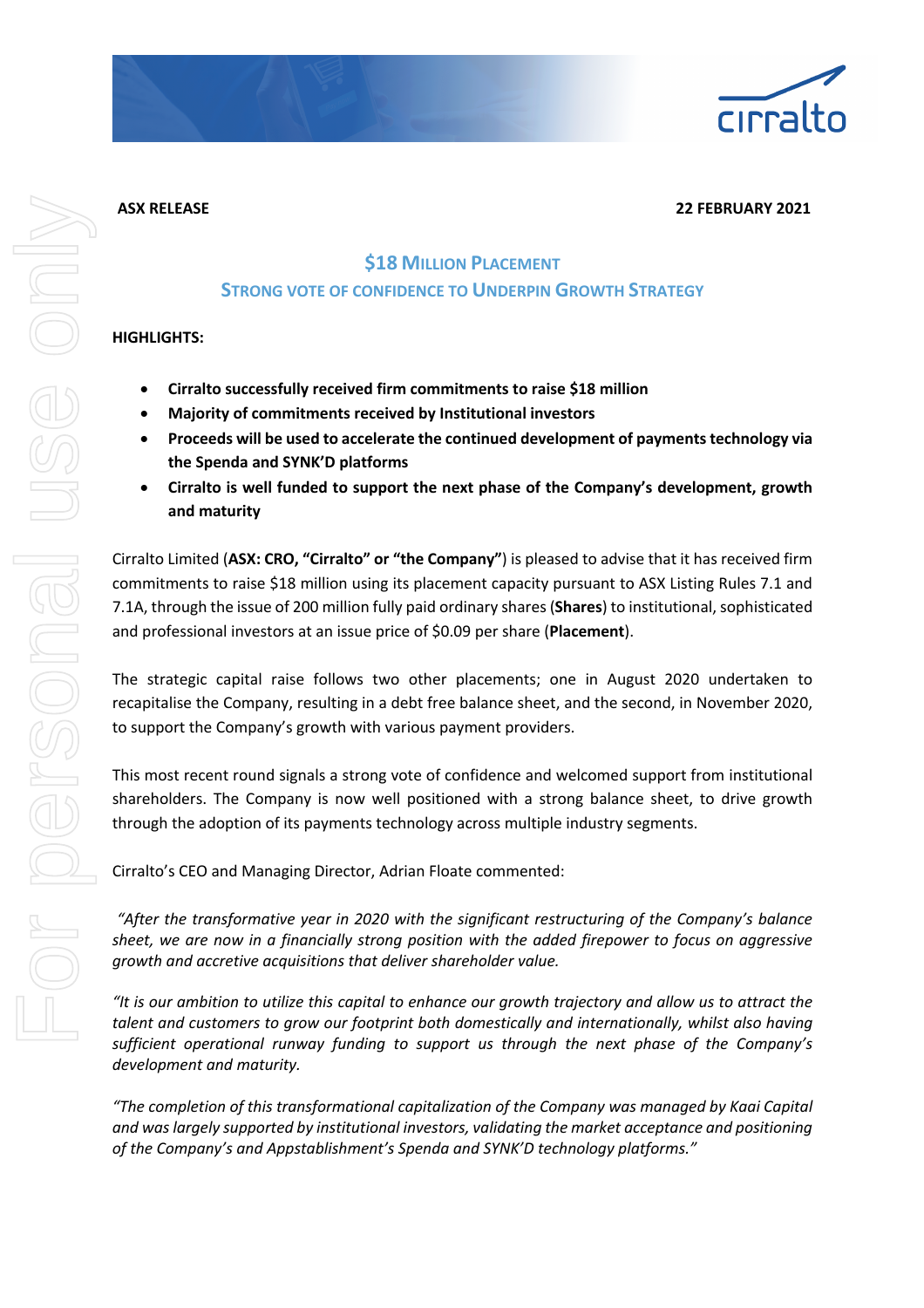## **Placement**

The Placement received strong investor demand from local and international Institutional funds as well as sophisticated investors.

The Placement issue price of A\$0.09 per share represents:

- 6% premium to the 30-day Volume Weighted Average Price (**VWAP**) of shares of 8.52c prior to the Company entering into a trading halt ahead of the Placement on 17 February 2021;
- a 6.25% discount to the 15-day VWAP of Shares of A\$0.096; and
- a 21.7% discount to the Company's closing Share price of \$0.115 on 17 February 2021.

The Placement Shares will be issued using the Company's existing Listing Rule 7.1 placement capacity (35,502,236 Placement Shares) and Listing Rule 7.1A placement capacity (164,497,764 Placement Shares) on or around 25 February 2021.

Kaai Capital acted as sole Lead Manager to the Placement. In addition, Kaai Capital has advised the Company that it will donate \$90,000 of the fees it will receive to Australian registered charitable deductible gift recipients.

In addition, and subject to shareholder approval, Non-Executive Directors Peter Richards, Stephen Dale and Howard Digby have agreed to convert a combined amount of \$62,500 in director's fees payable into shares on the same terms as the capital raising at \$0.09 per share.

## **Use of Funds:**

The Company intends to use funds for:

- 1. Accelerated commercialisation plan for the Company's products;
- 2. Potential synergistic acquisitions;
- 3. Commercialisation of pilot Business Payments solutions; and
- 4. Future working capital requirements.

Authorised by the Board of Directors.

- ENDS –